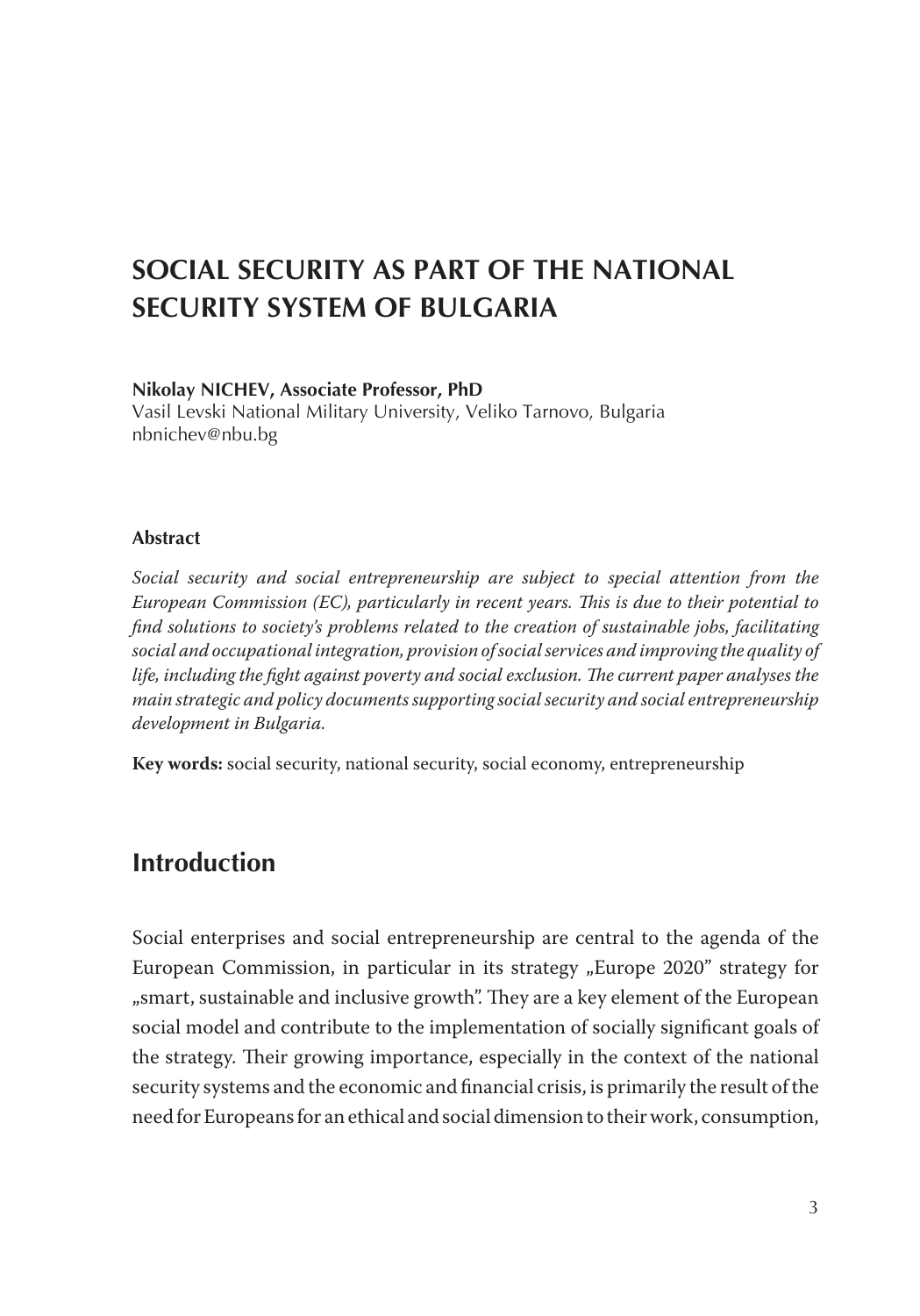savings and investment . In recent years, the European Commission has begun setting a policy framework for the social economy and social entrepreneurship, which has found expression in a number of policy documents outlining the limits and opportunities for their development<sup>2</sup>.

Among the specific objectives set by "Europe 2020" are to provide 75% employment for groups of 20-60 year olds, reducing school drop-out by 10% and ensuring there are at least 20 million fewer people who are at risk of poverty or social exclusion. Social entrepreneurship is recognised as a measure for achieving these objectives as *"a tool to achieve sustainable development"* . Analysis of social policies shows that reducing direct support reduces effectiveness, and the sustainability of the "successful" models remains reciprocal of inputs. This trend can only be stopped by promoting innovative social models that overcome unemployment, poverty and social exclusion permanently. Social benefits and services, promoting education, training and skills in various fields, improving access to public services such as measures of influence should be complemented by targeted efforts and resources to maintain the forms of socially vulnerable groups and would serve as a bridge to the primary labour market. A successful solution for achieving effective longterm results has recognised the role of social entrepreneurship.

Support and promotion of social enterprises can make the most of their growth potential and capacity to create added social value expressed through job creation, creative approaches to small business, new opportunities for social inclusion, and revenue for development activities of civic organisations . The social economy plays an important role in the European Union, and its contribution can be illustrated as follows: over 2 million operating social enterprises in member states of the European Union; an employer of 11 million people, or nearly 6% of all employees; accelerated growth creating new social enterprises - 1 in 4 new companies are social enterprises.

*Social enterprise and social entrepreneurship,* Economic and Social Council of the Republic of Bulgaria, Sofia, 2013.

V. Terziev, N. Bencheva, E. Arabska, T. Stoeva, M. Tepavicharova, N. Nichev, *Implications on Social Entrepreneurship Development in Bulgaria*, Knowledge International Journal Scientific Papers, 1(13), Albania, 2016, pp. 203-208.

*Encouragement and development of social enterprises in Bulgaria – Road map,* 2015- 2020.

*Platform for social economy development in Bulgaria*, Sofia, 2014.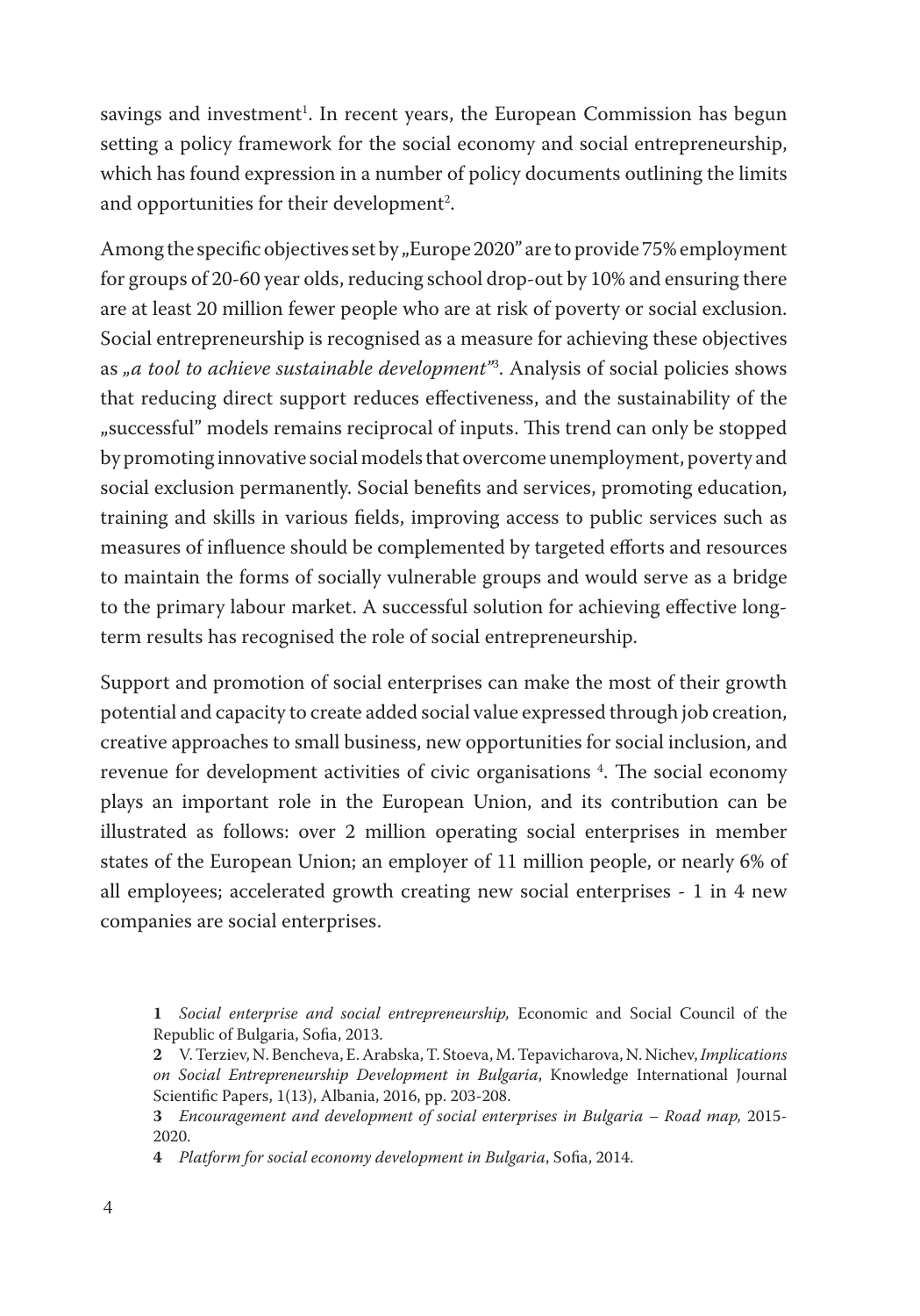Тhe following formulation is stressed: *Social enterprises covering a wide range of businesses with different legal forms that provide social services or goods to vulnerable or marginalised persons. These services include access to housing, healthcare, assistance for elderly or disabled persons, child care, access to employment and training as well as dependency management. Social undertakings also include undertakings that employ a method of production of goods or services with a social objective, but whose activities may be outside the sphere of provision of social goods or services. Those activities include social and professional integration by means of access to employment for people disadvantaged in particular by insufficient qualifications or social or professional problems leading to exclusion and marginalisation.*

## **Strategies and Policies Encouraging Social Entrepreneurship**

In line with the strategy "Europe 2020", the European Employment Strategy aims to create more and better jobs throughout the European Union (EU). In this respect, the strategy promotes measures for achieving three major objectives by 2020: a 75% employment rate among people aged between 20 and 64 years; the share of early school leavers below 10% and completion of higher education by at least 40% of people aged between 30 and 34 years; at least 20 million fewer poor or at risk of poverty and social exclusion.

The actions referred to in the flagship initiative "Agenda for new skills and jobs" are essential for achieving these goals. Each year, national governments and European institutions prepare a 'package of measures in the field of employment<sup>5</sup>.

The strategic objectives in support of the Commission's response to unemployment and low levels of participation in the labour market in the EU with advanced and innovative policy ideas are: giving "new impetus to the combination of flexibility

*Research Report about the status and reinforcement of social entrepreneurship in Europe. National Report – Bulgaria,* Project SESBA: Social Enterprise Skills for Business Advisers, 2016.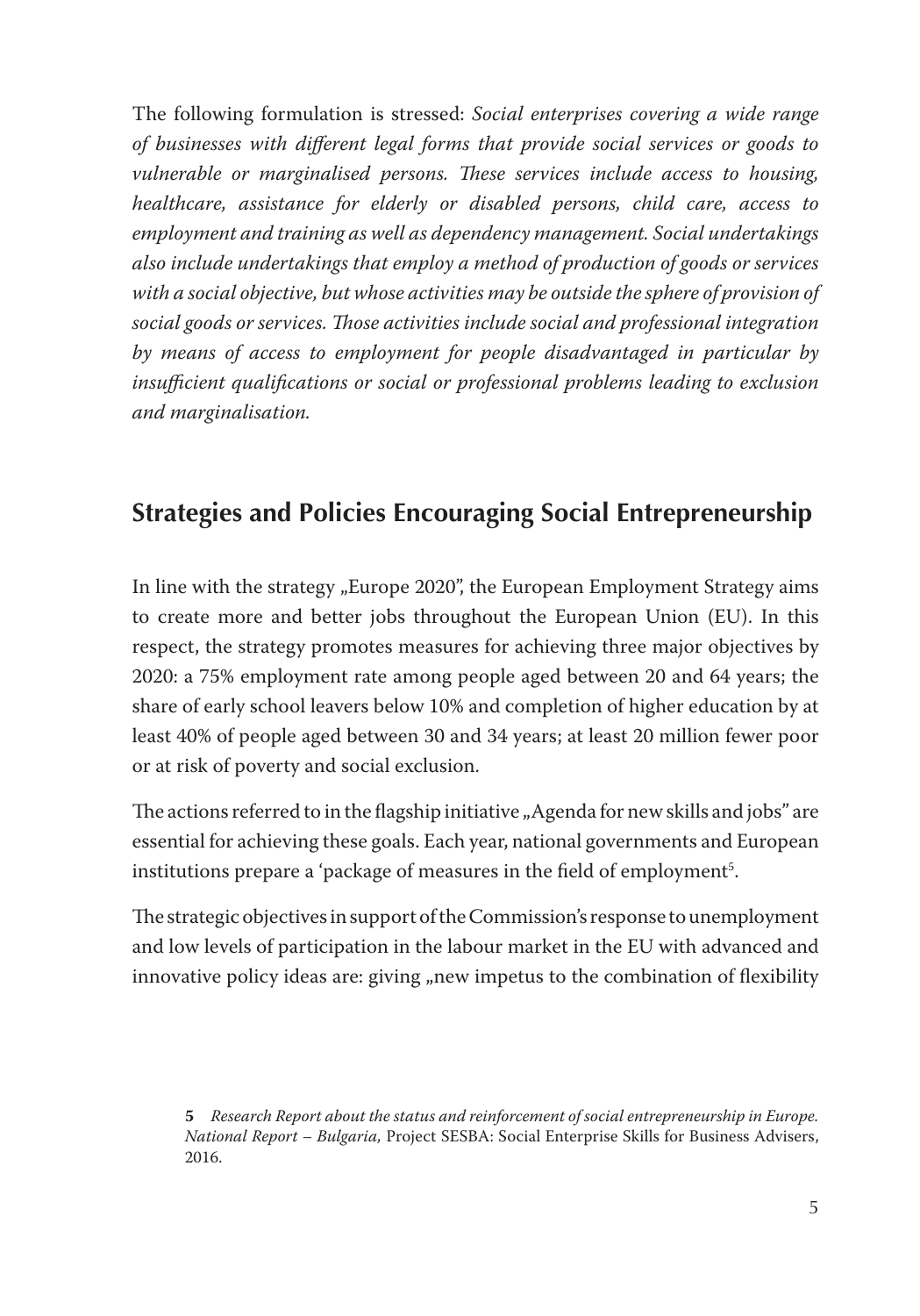and security<sup> $n$ </sup>, involving all stakeholders in strengthening the elements of this combination and reinforcing controls on national agreements' combination of flexibility and security; self-employment.

Despite the rapid development of the social economy sector in the European Union and the growing role of social enterprises for combatting poverty and social exclusion, social entrepreneurship is almost imperceptible in Bulgaria<sup>7</sup>. Although still modest in the scale of social enterprises, Bulgaria has seen changing attitudes towards the so-called "welfare state" and allows for the mobilisation of additional resources in the social sector through development of entrepreneurial potential and innovation<sup>8</sup>.

In the implementation of "Europe 2020", each member state adopted its own reform strategy that identifies key national objectives and actions for achieving them within the common European ones. According to the *National Reform Programme Bulgaria 2020,* some of the main areas of structural reforms concern the modernisation of services for access to the labour market, to social support, health care and education. It is envisaged that the implementation of active employment measures will include members of vulnerable groups through mechanisms for ensuring sustainable employment, incentives for employers to find new jobs, programmes for training, re-training and acquiring key skills and so on. There are four priority areas: better infrastructure; competitive youth; a better business environment; greater confidence in state institutions. The programme will try to achieve a higher standard of living for citizens in Bulgaria to 60% of the EU average by 2020.

The measures that need to be implemented in the short term and which are related to the social economy are:

- Development of a new Law on Children;
- Merging rules in the field of social economy in a statutory instrument;

*Platform for social economy development in Bulgaria*, Sofia, 2014.

V. Terziev, E. Arabska, *Social Entrepreneurship in Еurope,* Vasil Levski National Military University, Artillery, Aircraft Defense and CIS Faculty, International Scientific Conference, 2016, Collection of Papers, pp. 401-408.

M. Tepavicharova, N. Bencheva, V. Terziev, T. Stoeva, E. Arabska, *Social Entrepreneurship Encouragement in Bulgaria,* International scientific conference Contemporary challenges to the security in Europe, Proceedings, pp. 312-333.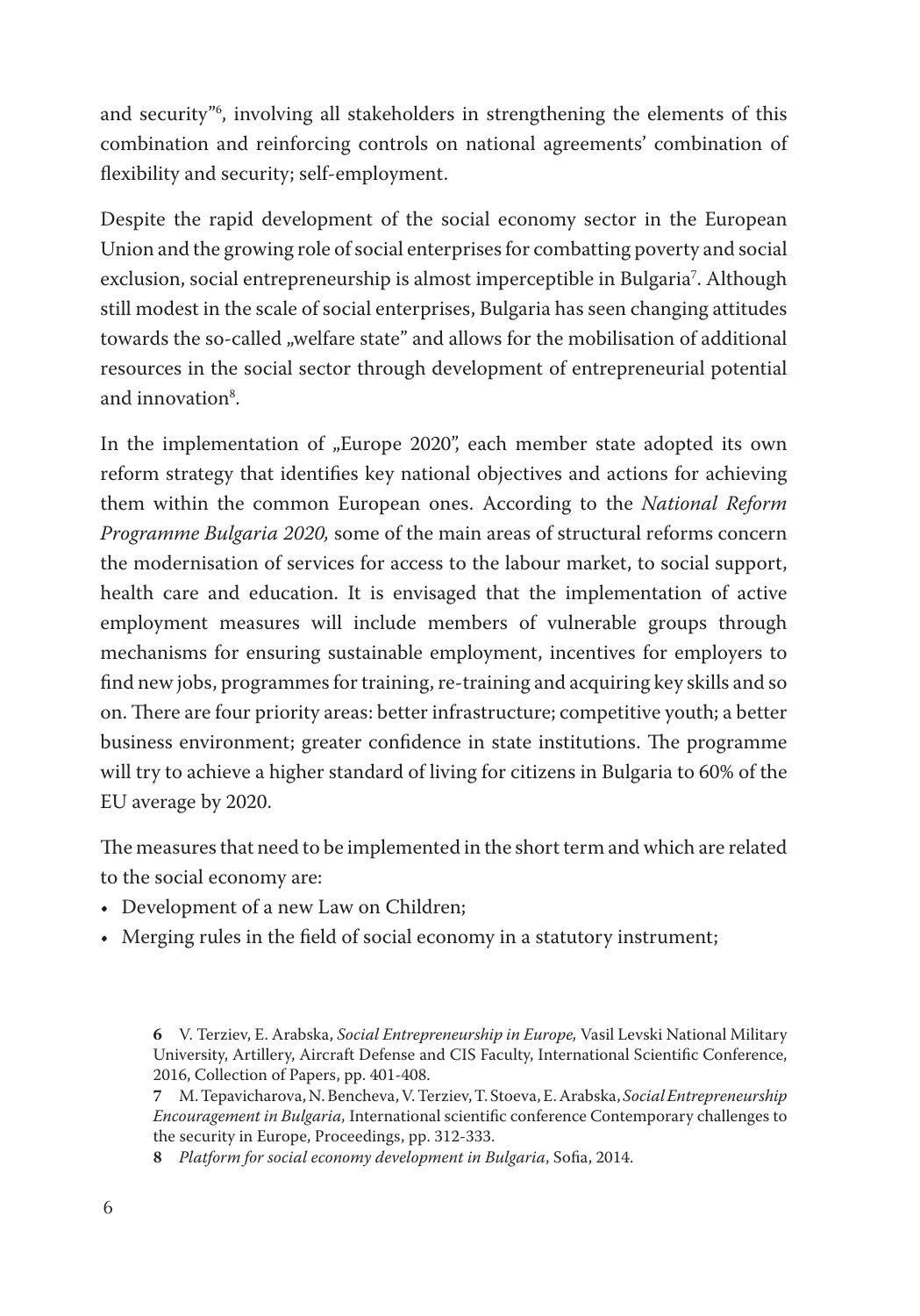- Development of a National concept of active ageing;
- Developing and implementing a mechanism for determining the minimum wage, taking into account economic and social functions;
- Support for the provision of modern social housing for vulnerable, minority and socially disadvantaged groups and other disadvantaged groups.

In the medium term, the following measures are included:

- Assessing the impact of policies and legislation related to material support to vulnerable groups;
- Investing in integrated services for early childhood development (for children from  $0$  to  $7$ :
- De-institutionalising child care (a network of social services in the community
- programmes leaving specialised institutions, foster care, etc.);
- Supporting families with children;
- Providing material support, appropriate forms of employment, training and re-training and an accessible environment for people with disabilities;
- Developing the social economy creating new and supporting existing enterprises in the social economy;
- Increasing the adequacy of pensions;
- Creating a network of services for long-term care;
- Constructing social housing, including the most vulnerable members of the Roma community;
- Creating integrated social, health and educational services for homeless people;
- Carrying out a study on homelessness, creating a statistical database on homelessness and its dimensions and developing a comprehensive strategy for combating homelessness.

It follows that the objectives of the National Programme are directly related to the social economy and improving the status of vulnerable groups in society . Measures will be taken for development of the social economy and the creation of

M.M. Brutyan, M.P. Vahromeeva, T.M. Vorozheykina, S.S. Chernova, *Problemay Sovremennoy Ekonomiki,* Novosibirsk, 2016, pp. 183-260.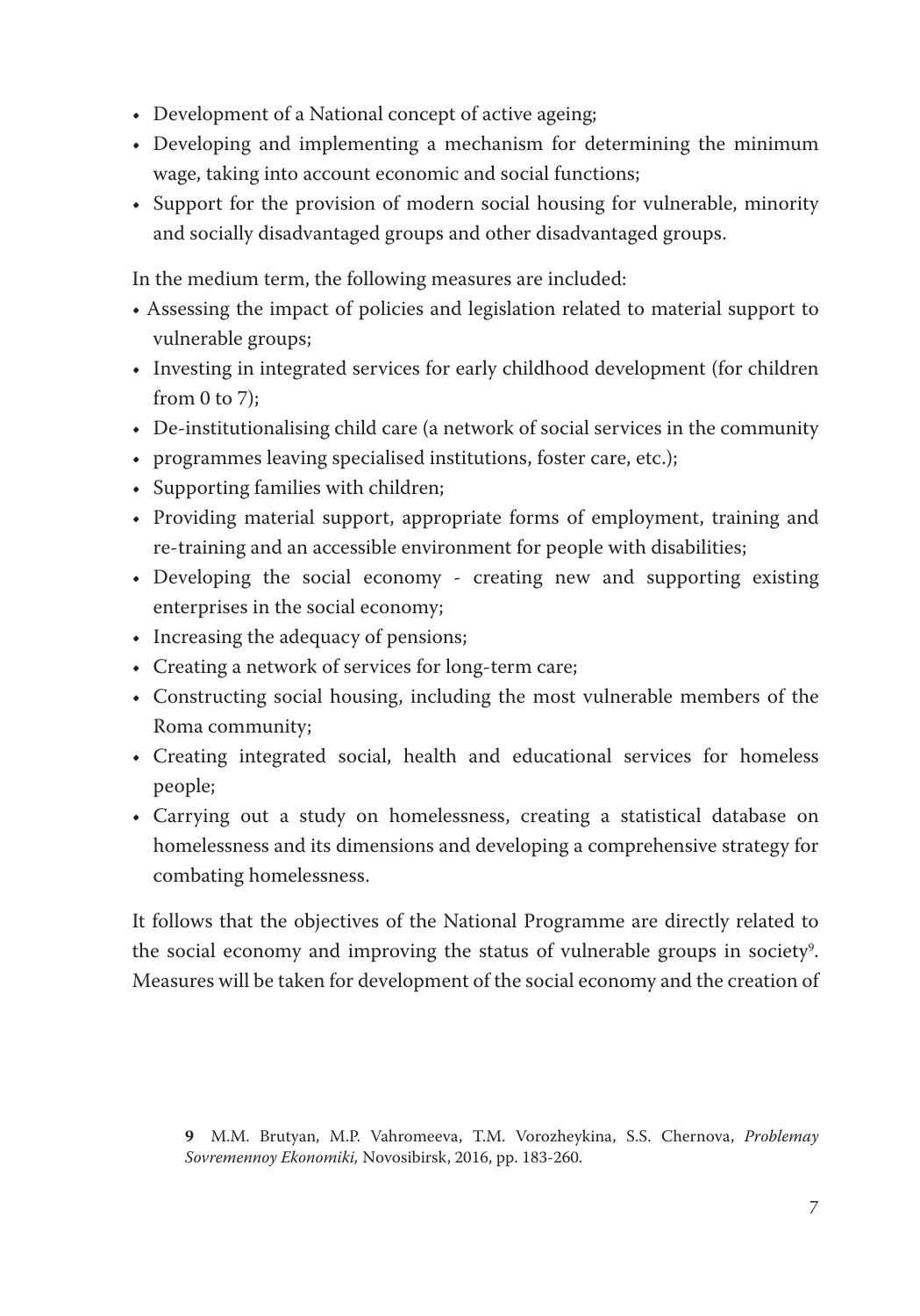new and support existing enterprises in the social economy on the development of social entrepreneurship in Bulgaria<sup>10</sup>.

In 2011, the Bulgarian government adopted a policy document - *"National concept of social economy*<sup>"11</sup>, which represents the vision and priorities for the promotion and development of the social economy in the country. This concept reflects the social commitment of the State to establishing and strengthening an enabling environment for the implementation and development of models and practices in the field of social economy in Bulgaria. The social economy is perceived simultaneously as part of the real economy and civil society, in which individuals and/or legal persons, associations of volunteers or other organised entities doing business in the public interest and re-investing profits to achieve social goals $^{12}$ .

The national concept of social economy is an expression of the social commitment of the State to establish and strengthen an enabling environment for the implementation and development of models and practices in the field of social economy and national security in Bulgaria. It is an expression of intention and determination to promote awareness, culture and values related to companies and organisations in the social economy. National Concept is a document which presents the vision and priorities for promoting the development of social economy in the country. It represents the active position of the state formed as a result of the joint efforts of a wide range of stakeholders. As a result of activity on the formation of a national position on the social economy and social security, the National concept is expected to be developed along with policies that lead to the improved quality of life and well-being of vulnerable groups in society. A resistant sector is expected to be formed to help overcome the social exclusion of groups of

**<sup>10</sup>** V. Terziev, E. Arabska, *Needs and Challenges of Social Entrepreneurs,* First SESBA Conference Tips, skills & tools for consulting social entrepreneurs, Agricultural University, Plovdiv, 2016, pp. 51-60.

**<sup>11</sup>** V. Terziev, E. Arabska, *Social Enterprises and Social Entrepreneurs,* Artillery, Aircraft Defense and CIS Faculty, International Scientific Conference, 2016, Collection of Papers, pp. 409-416.

**<sup>12</sup>** V. Terziev, E. Arabska, *Social Entrepreneurship Development in Bulgaria*, [in:] The effectiveness of business management: investments and innovation, Collective monograph, - AMEET Sp. z o.o., Łódz, Poland, pp. 4-107.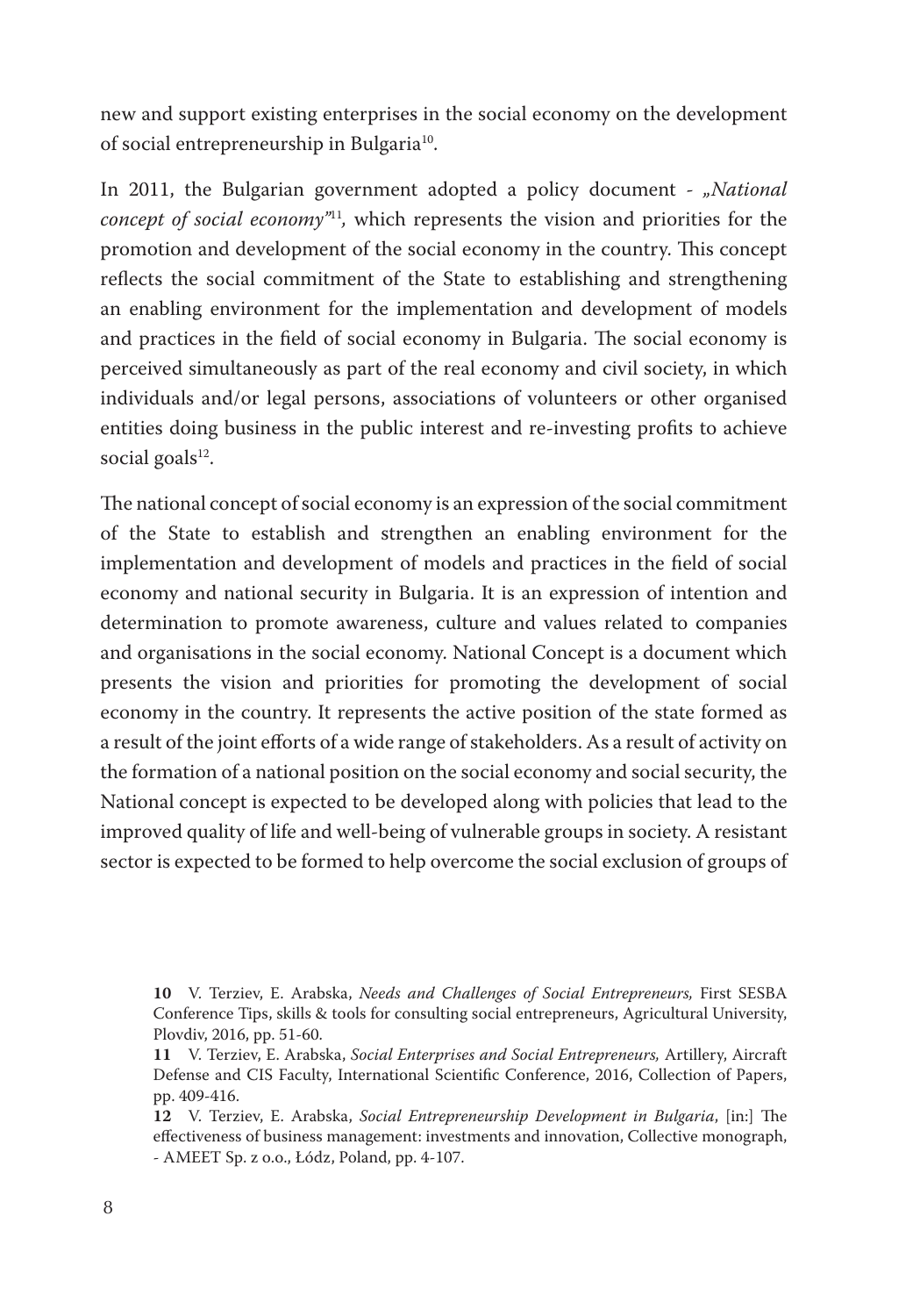people with disabilities. Changes are expected to include a wide range of people in society who find it difficult to access jobs, services and resources<sup>13</sup>.

National Concept relies on an understanding of the social economy, reflected in the documents of the European Union and other international documents. It is in line with national strategic documents which are directly or indirectly related to the tasks arising from defined concept purposes. This document is a contribution to the objectives of "Europe  $2020 - a$  strategy for smart, sustainable and inclusive growth that offers a vision of the social market economy of Europe for the 21st century. The strategy that economic realities evolve faster than the political concept specifies ripe processes of the real economy, which should delineate the private sector development to become visible as a government policy context for raising the standard of living, is committed to the social situation of marginalised groups in the labour market.

National Concept provides a proactive vision for future changes in legislation and the practice of state authorities and a vision for the integration of sectoral security policies. It is a document that develops an approach based on the best national and international practices in this area, classified and analysed under an interagency working group of experts with the broad participation of representatives of state and international institutions, social partner organisations, and NGOs.

The state seeks to create a harmonious society by promoting the development of social economy in the country to achieve stability, economic growth and quality of life, especially of disadvantaged groups. Establishment of a favourable environment for the social economy sector is achieved through adequate policies and partnerships at international, national, regional and local level. All interested parties are actively involved in this process.

The *vision* of the concept is: a validated developed social economy sector, which extends the conditions for the active inclusion of vulnerable groups in society and achieves flexibility and security in employment and develops territorial cohesion.

**<sup>13</sup>** V. Terziev, E. Arabska, *Social Enterprises and Social Entrepreneurs,* Artillery, Aircraft Defense and CIS Faculty, International Scientific Conference, 2016, Collection of Papers, pp. 409-416.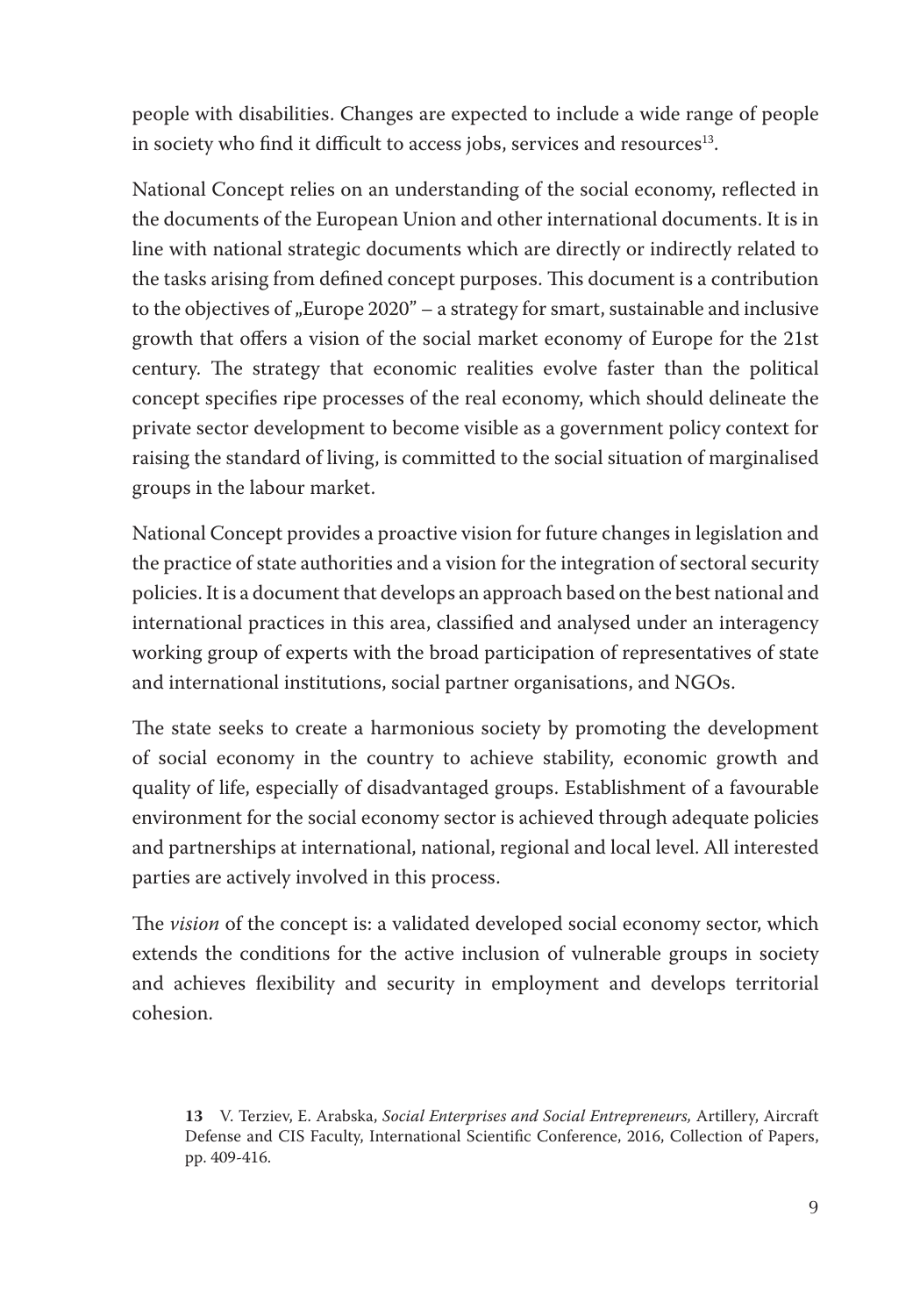In the process of strengthening the model of social economy, the state plays an active role in promoting, encouraging and supporting the introduction of successful practices of social enterprises, including on the basis of voluntary activities developed within civil society. To make these commitments, the country creates an enabling legal and institutional environment and coordinated sectoral policies for accelerated introduction into the practice of successful models of social enterprises. In so doing, the government will implement measures to increase the productivity and competitiveness of these enterprises and will monitor the correct acquisition and adherence to the brand "Product of the social enterprise."

A prerequisite in developing the concept is to reach a common agreement within the wide range of stakeholders on key issues related to the nature, scope, limits and potential in terms of the national security of the social economy in the country to achieve better opportunities for the social inclusion of disadvantaged groups; pooling resources to increase employment among social groups with limited access to services and resources or outside the labour market; development of local and territorial cohesion.

The concept has the following specific objectives:

- 1. To serve as a reference for setting criteria for identification of enterprises and organisations of the social economy;
- 2. To serve as a current 'standard' in helping to support the development of social economy and stimulate artists and supporters to apply and disseminate the spirit of social solidarity;
- 3. To serve as a basis for creation of a favourable administrative and legal environment for the development of social economy enterprises (access to finance, social clauses in public contracts, tax breaks, etc.).

The development and promotion of a sustainable social economy sector, and through it and the national security system in the Bulgaria, will be achieved by implementing the guiding principles of good governance and the specific principles relating to the implementation of best practices and models of social enterprises. Specific principles on which the best practices and models of social economy enterprises can be built are related to ensuring unity between economic efficiency and the specific social objectives, developing activities in terms of public transparency and implementing solidarity principles of internal management and decision-making.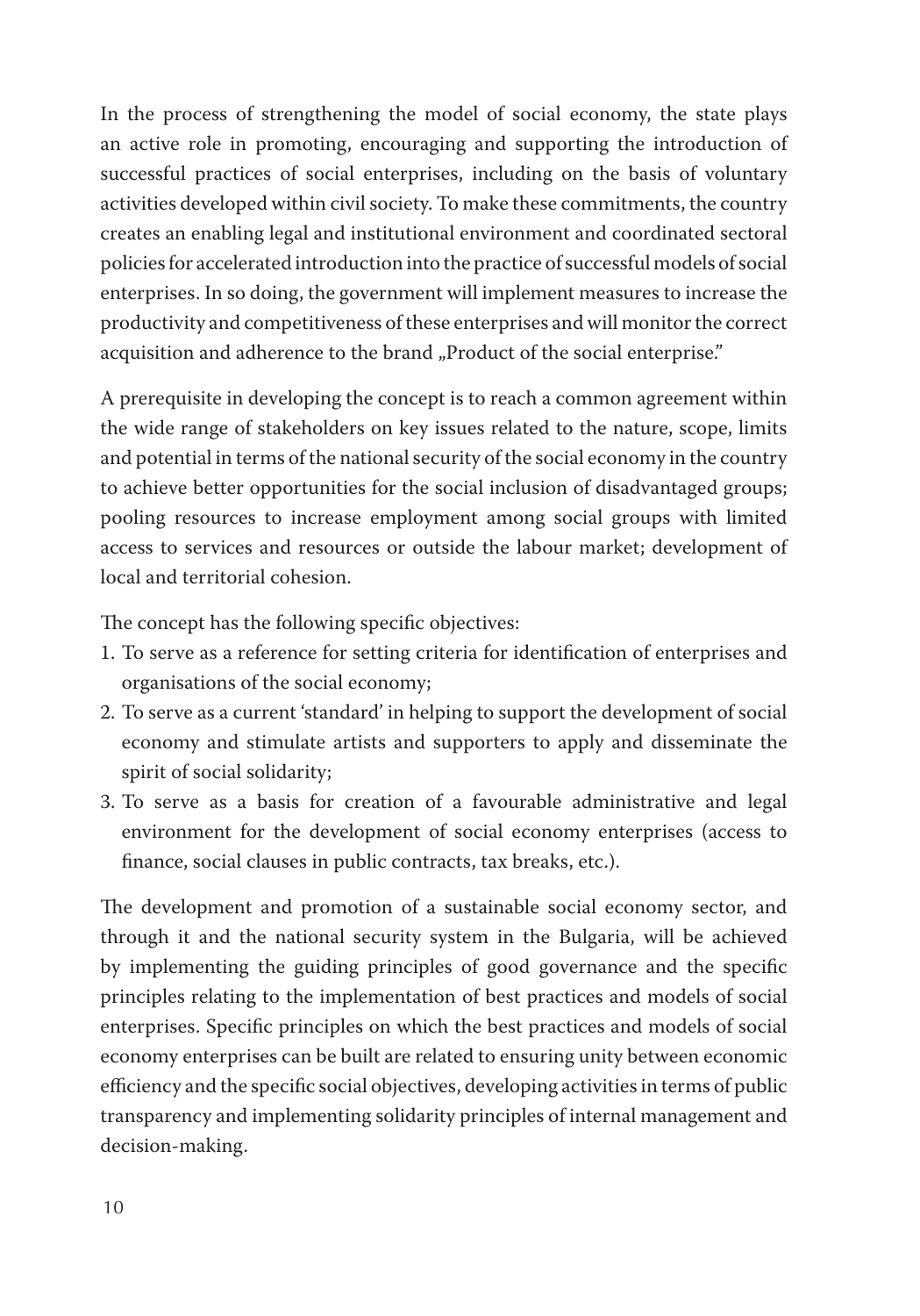The state introduces the *"A product of a social enterprise*" brand in a logo and a procedure for awarding entities, the results of which correspond to the indicators set out in this Concept. The brand allows the awarded enterprise to designate goods from its product specification, manufacturing and commercial space objects, documents, advertisements, clothing production and others. The purpose of the appropriation of the brand and its application is to attract public attention to the cause for which such businesses operate, in order to attract the involvement of the mass consumer of consumer goods and services in the form of preferred purchases of preferred retail outlets.

The implementation of the concept of social economy will be implemented through *a package of measures included in the annual implementation plans*. The activities envisaged in the implementation of the measures are in line with the concept and are coordinated joint actions of stakeholders. Some of them are executed independently by public institutions and others - together with stakeholders from NGOs, social partners, employers' associations and others. The plan identifies the leading state institutions, defined in terms of their competence. There are deadlines for implementing the activities and sources of funding. Plans are approved by the National Council for Tripartite Cooperation, then adopted by the Council of Ministers. The aim of the Action Plan on Social Economy for 2016-2017 is the development and promotion of the social economy and entrepreneurship<sup>14</sup>. The plan set out a number of awareness campaigns and forums to raise the visibility of social enterprises in Bulgaria and present the best practices in this field. The strategic document foresees the development of a methodology for assessing the social impact of social enterprises to raise living standards. It will introduce instruments for the surveillance and monitoring of the contribution of social enterprises to improving the quality of life. It is planned to conduct an annual European Forum on social enterprises. MLSP will continue to organise the annual national awards for social innovation.

In the Operational Programme "Human Resources Development"<sup>15</sup> (2014-2020) the social economy and social entrepreneurship are displayed as a separate investment priority, thus further emphasising the contribution of initiatives and

**<sup>14</sup>** Ministry of labour and social policy of the Republic of Bulgaria.

**<sup>15</sup>** *Human Resources Development Operational Programme*.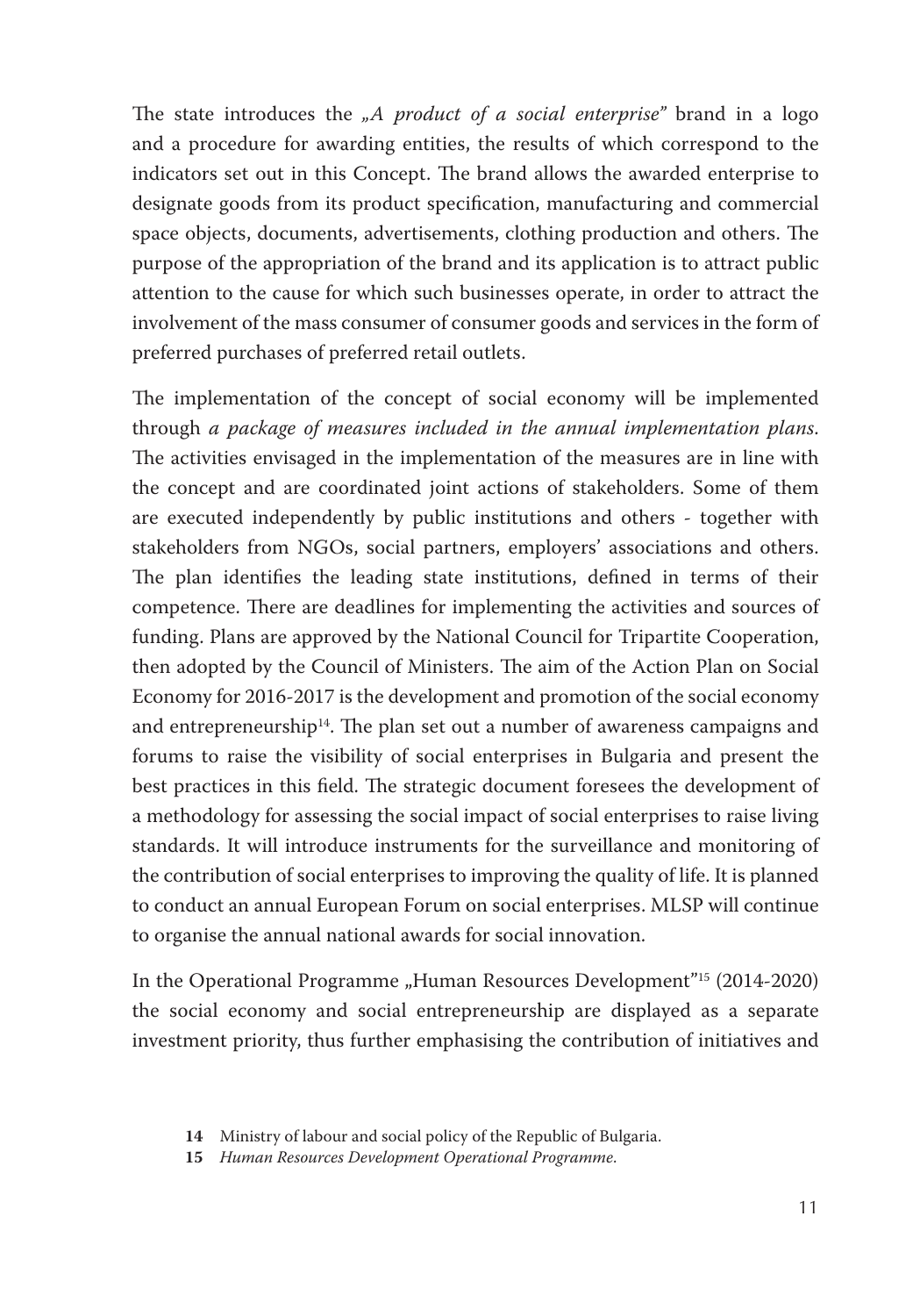measures that will increase opportunities for consolidating the social sector economy.

Information exchange between the various levels is needed and should be implemented within the standard procedural requirements. In order to provide more visibility and awareness, information days and campaigns, and training to promote the ideas of social economy should take place. Maintaining a forum on the concept site can provide additional results in the distribution and adoption of the concept.

In connection with the development and improvement of the concept, the immediate tasks facing the government are: to execute the concept so as to institutionalise its implementation; to establish criteria for access to the government's measures for enterprises and social economy organisations; propose legislative changes aimed at improving the favourable legal and administrative environment for social economy enterprises, taking into account the views of all stakeholders; to promote measures enabling statistical reporting of the social economy.

Within the National Concept, the social enterprise is defined as a basic economic unit of the social economy, which stands between the private and public sectors. Activities carried out by social enterprises include: promoting employment opportunities and career development of people without jobs, people with disabilities and other vulnerable persons, as well as assistance in finding or returning to work; promoting opportunities for self-employment, entrepreneurship, and starting your own business.

The objectives of the concept are to introduce criteria for identification of enterprises and organisations of the social economy and serve as a basis for creating a favourable environment for the development of social enterprises $^{16}$ .

Although the Bulgarian legislation includes no definition of social enterprise, and rules governing the status, form and operation of social enterprises in real life and practice, there are many examples of functional social enterprises, which,

**<sup>16</sup>** V. Terziev, E. Arabska, R. Dimitrovski , L. Pushova, *Challenges to Social Entrepreneurship Development in Bulgaria,* Knowledge International Journal Scientific Papers, 1(15), 2016, pp. 517-525.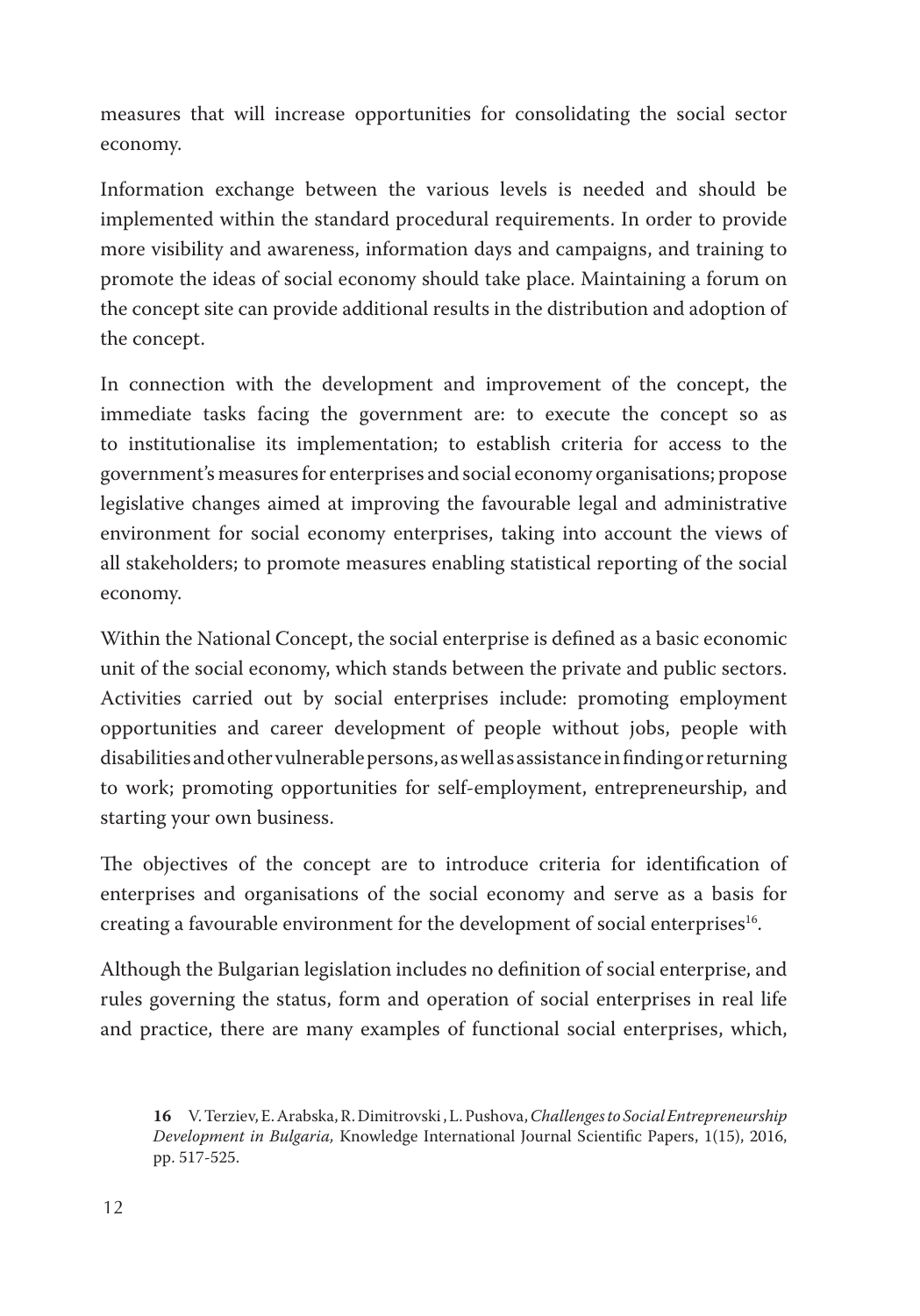on the one hand, pursue social objectives and apply economic mechanisms and market principles in their operations<sup>17</sup>. Dynamic processes of social and economic development in recent years have clearly shown the following trends that reinforce the role and importance of the social economy in Bulgaria<sup>18</sup>: the inability of the state to deal with the growing social needs of the population and a growing population in need of support; the debunked myth about the capabilities of the market economy to solve all social problems through the application of market principles; strengthening the role of local communities and civil society organisations in the process of the development and provision of innovative social support services to the most vulnerable part of the population.

Reforms are needed and innovative measures aimed at developing new approaches and models to tackle poverty and social exclusion<sup>19</sup>. The social economy and entrepreneurship is one of the key instruments through which the national security government policy can be complemented at a time of social support and smart and sustainable growth<sup>20</sup>.

There is no comprehensive and systematic policy to promote the social economy, including the legal framework and financing, as well as specific sustainable measures for launching and supporting social enterprises and creating an environment conducive to the development of social economy $^{21}$ .

Tracking the available practice of recent years in Bulgaria gives grounds to conclude that the entities operating in the social economy sector receive an incentive for development when there are national targeted programmes for their assistance,

**<sup>17</sup>** V. Terziev, E. Arabska, R. Dimitrovski, L. Pushova, *Conceptual and Normative Basis for Developmnet of Social Entrepreneurship,* Knowledge International Journal Scientific Papers, 1(15), 2016, pp. 527-536.

**<sup>18</sup>** V. Terziev, N. Bencheva, E. Arabska, T. Stoeva, M. Tepavicharova, N. Nichev, *Facts and Figures on Social Enterprises in Bulgaria,* Knowledge International Journal Scientific Papers, 1(13), Albania, 2016, pp. 183-188.

**<sup>19</sup>** V. Terziev, N. Bencheva, E. Arabska, T. Stoeva, M. Tepavicharova, N. Nichev, *Social Entrepreneurship in Bulgaria: Barriers to Growth,* Knowledge International Journal Scientific Papers, 1(13), Albania, 2016, pp. 197-202.

**<sup>20</sup>** V. Terziev, N. Bencheva, E. Arabska, T. Stoeva, M. Tepavicharova, N. Nichev, *Implications on Social Entrepreneurship Development in Bulgaria*, Knowledge International Journal Scientific Papers, 1(13), Albania, 2016, pp. 203-208.

**<sup>21</sup>** V. Terziev, N. Bencheva, E. Arabska, *Implications on Development of Social Economy in Bulgaria,* Scientific Journal Economics and Finance, pp. 55-63.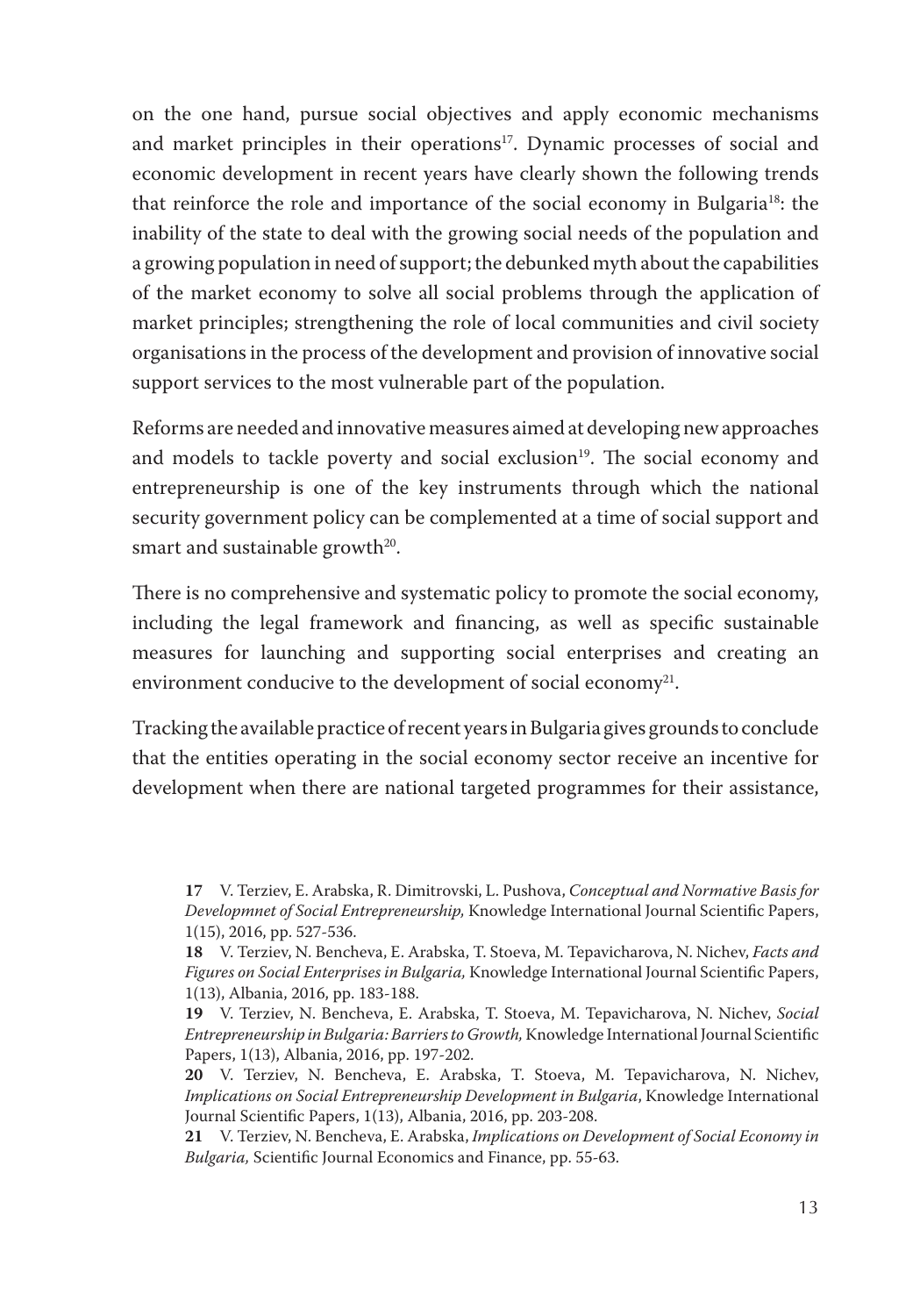financing and development<sup>22</sup>. It still lacks the recognition of social enterprises as an innovative model for employment of disadvantaged groups in the labour market, as well as a new form for active social inclusion. It is important to define the areas and policies where the possibilities of social enterprises are still highly undervalued and unused $^{23}$ .

## **Combating Poverty and Social Exclusion**

According to the *National Strategy for Combating Poverty and Social Exclusion 2020,* a lack of employment is one of the main causes of poverty and social exclusion. Therefore, the priority is to promote the active inclusion of those furthest from the labour market - economically inactive young people, long-term unemployed, people on social assistance, with primary or lower education and no professional qualifications or lack of key competencies among people with permanent disabilities, elderly workers and others. Through the development of viable social enterprises, access to employment and support for the social inclusion of vulnerable groups can be provided by creating appropriate conditions for their professional integration into the social economy.

In addition, social enterprises can be a key tool for implementing the European strategy for employment, as they combine measures for enhancing access to the labour market, supporting social services and the provision of adequate income and, thus, contribute to prevention of the transmission of poverty between generations24 . Although it is important to provide services that help people to "enter" the labour market, it is equally important that people with complex needs integrate into society, even if it is difficult to provide them with employment opportunities. Despite the potential for poverty reduction and inclusion in the

**24** V. Terziev, N. Bencheva, T. Stoeva, E. Arabska, *Social Enterprises in Bulgaria,* Scientific Journal Economics and Finance, pp. 63-74.

**<sup>22</sup>** V. Terziev, N. Bencheva, E. Arabska, T. Stoeva, *Insight Into the Social Entrepreneurship in Bulgaria,* Yearbook of Bishop Konstantin Preslavski University of Shumen, XXD, pp. 153-160.

**<sup>23</sup>** V. Terziev, N. Bencheva, E. Arabska, T. Stoeva, *Innovations in the Public Policies in Bulgaria,* Yearbook of Bishop Konstantin Preslavski University of Shumen, XXD, pp. 132-152.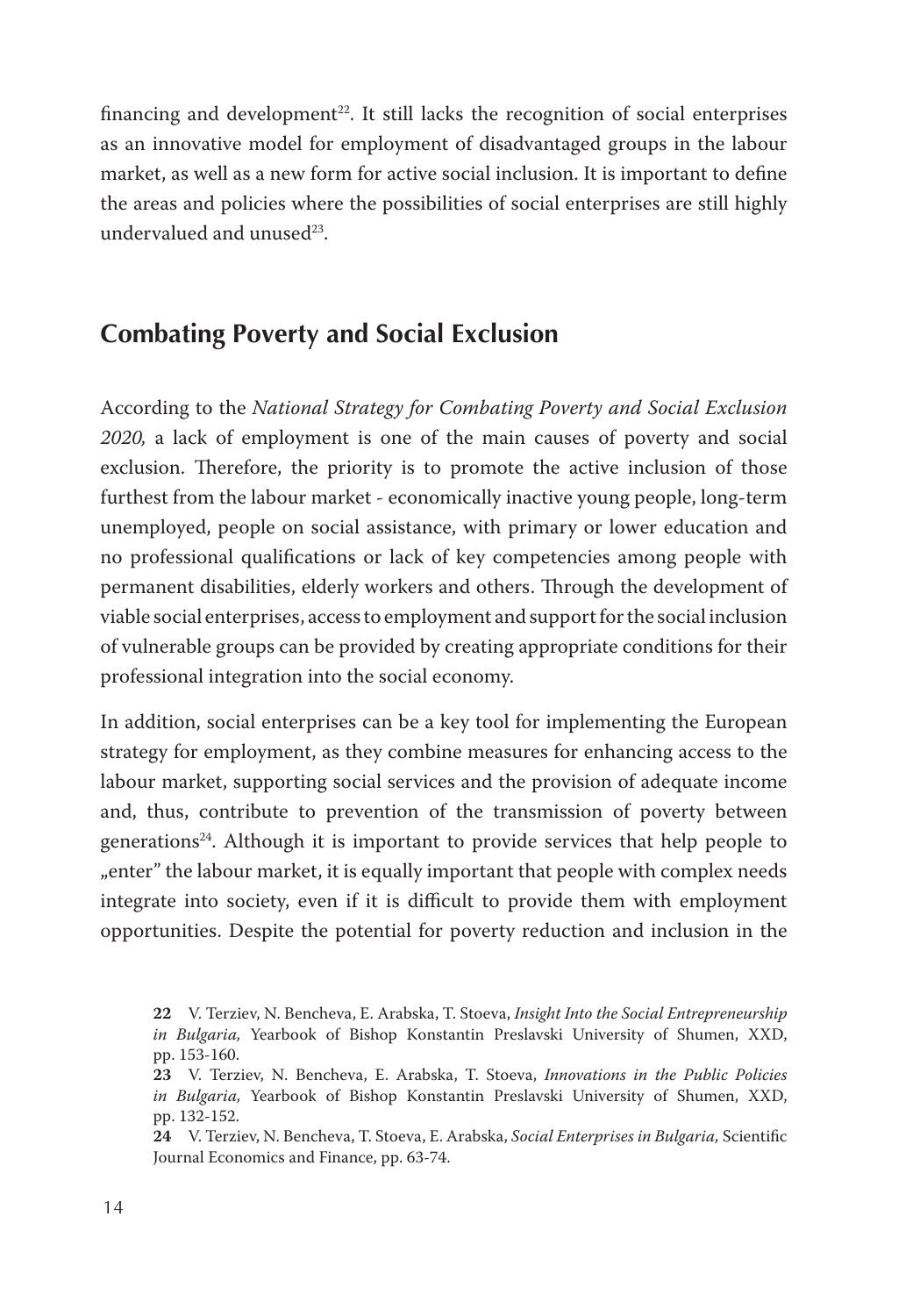labour market of long-term unemployed and inactive persons, it is difficult to discern the level of policies and programmes of social enterprises and, thus, they remain undervalued and underutilised. The huge deficit in this area includes organisations that can provide the integrated services necessary for the social inclusion of people furthest from the labour market groups with an emphasis on social skills and improving individual social work with these individuals<sup>25</sup>.

## **Youth Employment**

A major priority for the Commission is to combat youth unemployment and each EU member state has taken concrete political commitments for implementing the European Youth Guarantee. The National Plan of Bulgaria foresees the implementation of measures to support job creation for hiring unemployed youths and subsidising temporary employment for youth from regions where unemployment is high and the economic infrastructure is poorly developed. Social enterprises can be supported by employers who hire young people for temporary work in Public Works, thereby acting as a tool for sustainable integration of young people into the labour market through a combination of temporary employment by providing incentives and training opportunities.

*National Strategy for the youth 2010-2020* adopted by the Council of Ministers aims to create a suitable and favourable environment and conditions for school and university education as well as the active participation of young people in social and economic life. The strategic objective is improved economic activity and career development of young people. Part of this goal is the promotion of social entrepreneurship among young people. To achieve the objective, promoting and supporting public-private partnerships and social entrepreneurship in providing services for the development of young people is necessary.

Young people should not only be supported by social entrepreneurship, but also understand more about its effect and importance.

**<sup>25</sup>** V. Terziev, N. Bencheva, M. Tepavicharova, E. Arabska, *Encouragement of Social Entrepreneurship in Bulgaria*, Scientific Journal Economics and Finance, pp. 45-55.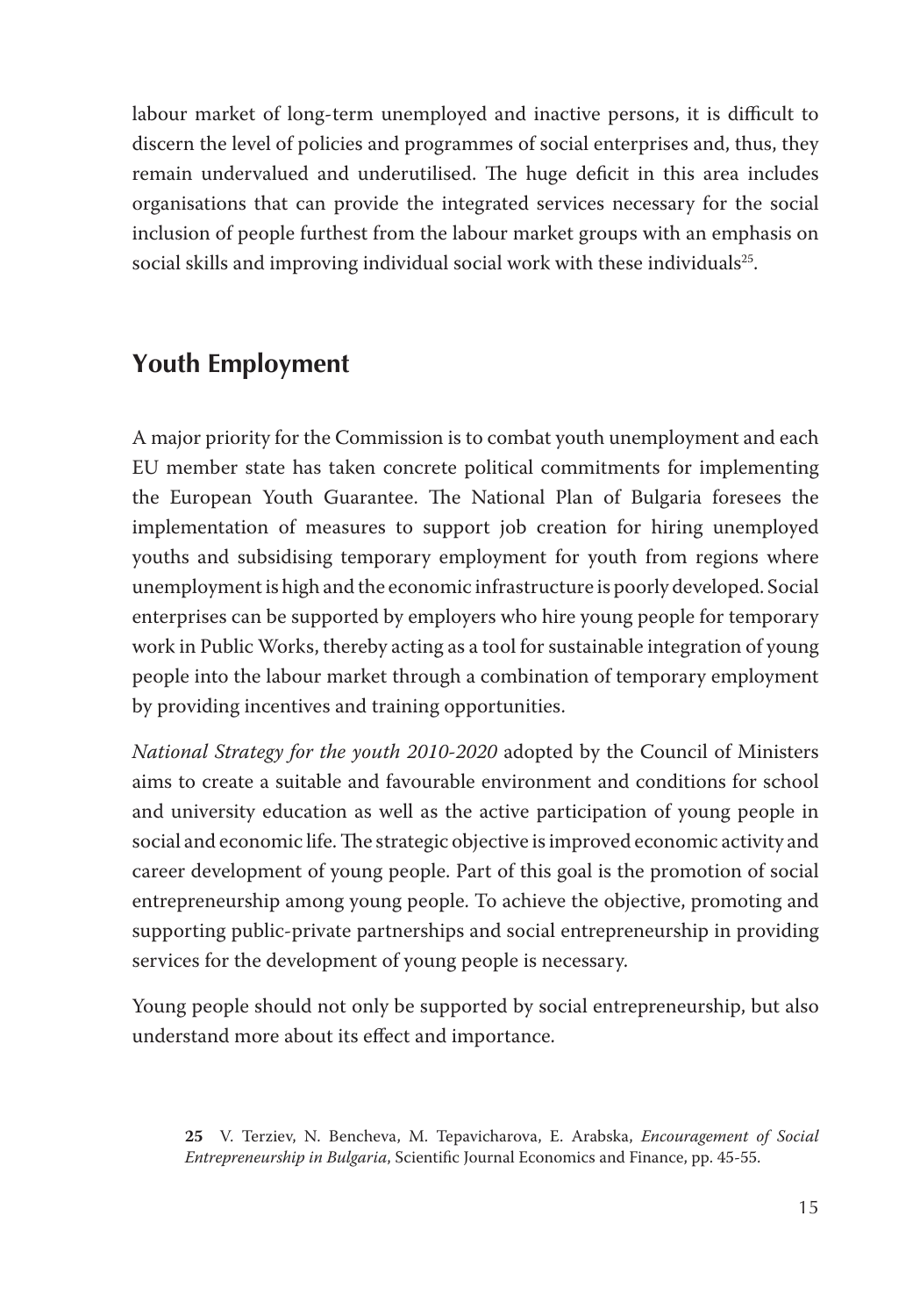## **Equal Access to Participation in the Economy of the Population in Small Towns / Rural Areas**

Since over 70% of Bulgaria's territory is in rural areas,opportunities for the development of social enterprises in small towns should be defined. Traditionally, these regions experience low quality and limited availability of public services, lack of social, educational and health services, as well as enhanced processes of de-population and lack of employment opportunities and income. With these characteristics, rural areas provide an excellent opportunity for social enterprises to offer innovative methods to fill existing market niches, while providing access to resources through local action groups and the implementation of the new instrument of the EC for community-led local development. In the partnership agreement of the Republic of Bulgaria with the European Commission for the period 2014 - 2020, the outlining aid from European structural and investment funds clearly defines the role of this development as a useful tool for the empowerment of local communities, including disadvantaged groups, improving the institutional capacity of local stakeholders, and particularly NGOs, and the creation of social innovation at the local level. In this context, this development will promote the development of social economy and social enterprises in rural areas.

## **Social Innovation**

In connection with the social economy, leading initiatives related to innovation, particularly in terms of contribution to social enterprises for social innovation are of particular interest; those related to the creation of new skills for new jobs and the European platform against poverty. The creation in 2013 of the European Union Programme for Employment and Social Innovation (EU Regulation 1296/2013 of the European Parliament) makes it possible to provide targeted funding to social enterprises that have an enormous capacity for social innovation and generate social capital.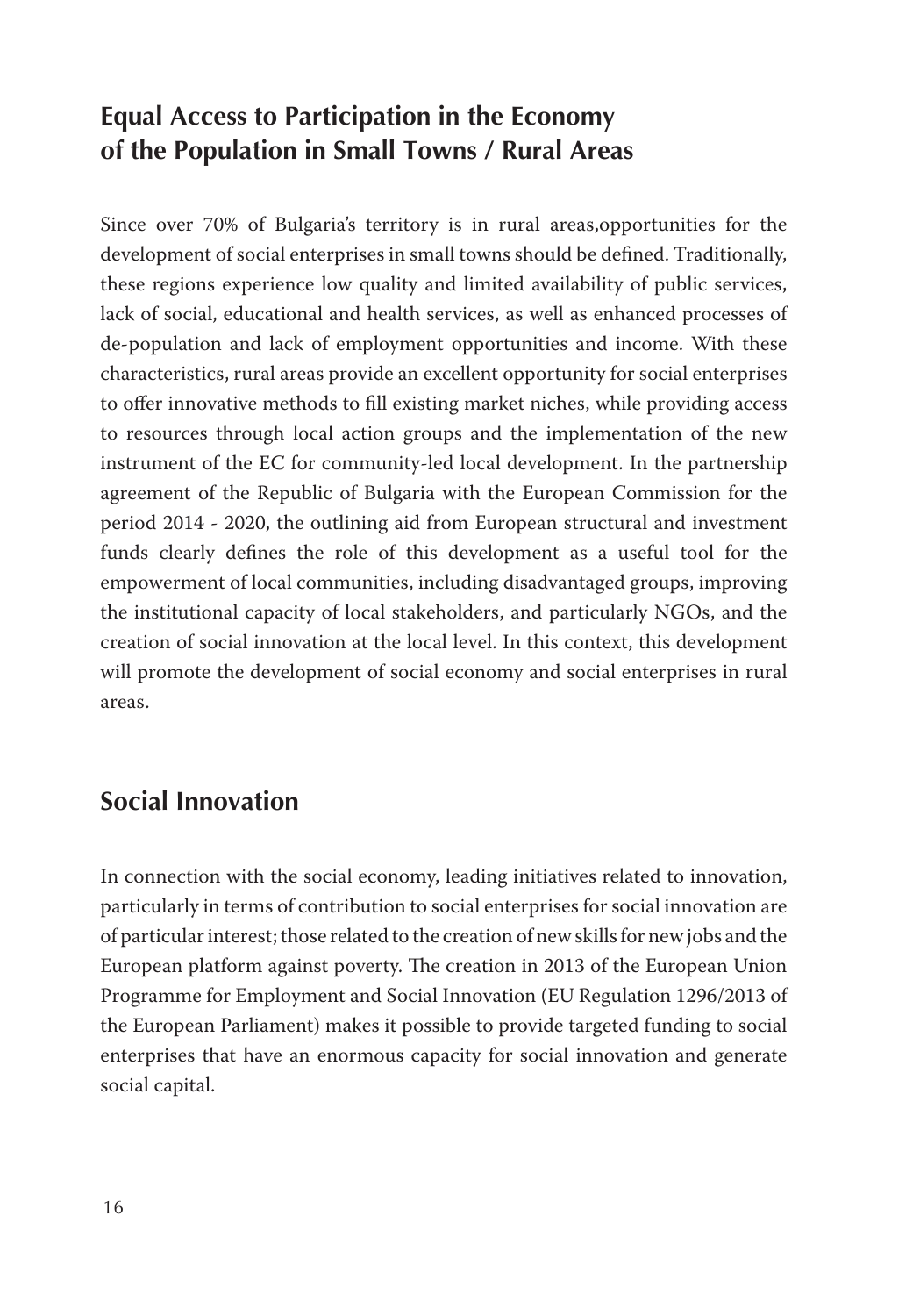## **Integration of Minorities**

Social enterprises are a key model for the effective implementation of the priority of creating employment for minorities, clearly outlined in the National Strategy for Roma integration by 2020. The role of social enterprises to promote employment in green jobs by subsidising jobs in environmental activities and the creation of quality employment and environmental protection is underestimated. Another major opportunity for implementing the model of social enterprises is to promote entrepreneurship, for Roma starting and managing their own businesses taking full advantage of the skills and traditions of the Roma in order to generate income.

*Action Plan "Entrepreneurship 2020 - Bulgaria"* was adopted by Protocol №46 of November 11, 2015 by the Council of Ministers with a concrete 31 measures in accordance with those adopted by the Commission - Action Plan "Entrepreneurship 2020 - Revival of the entrepreneurial spirit in Europe "(COM / 2012/0795 final). With the adoption of the Action Plan "Entrepreneurship 2020 Bulgaria" and proposed measures to implement the recommendations of the Commission by 2020, the country is committed in the long term by the Ministry of Economy policy to promote and create new businesses. The measures of the Action Plan for Entrepreneurship 2020 - Bulgaria:

Field of action №1 - "Education and training in entrepreneurship to support growth and new business creation." This includes 15 measures. They are related to the introduction of programmes for the formation of entrepreneurial skills in schools, updating entrepreneurship programmes in vocational education, universities, secondary schools, promoting entrepreneurship among young people, training of entrepreneurs in the field of agriculture and forestry etc.

Field of action  $N<sup>2</sup>$  - "Better administrative and legislative environment for entrepreneurs and support the crucial stage of the life cycle." This includes 10 measures. They are connected with programmes to fund start-up entrepreneurs - young farmers in agriculture, support for pilot projects to develop new products through clusters in agriculture, support for start-up entrepreneurs students, support the growth of businesses by promoting the use of ICT and support through financial instruments. This field includes a measure to reduce the time needed to get licenses and permits.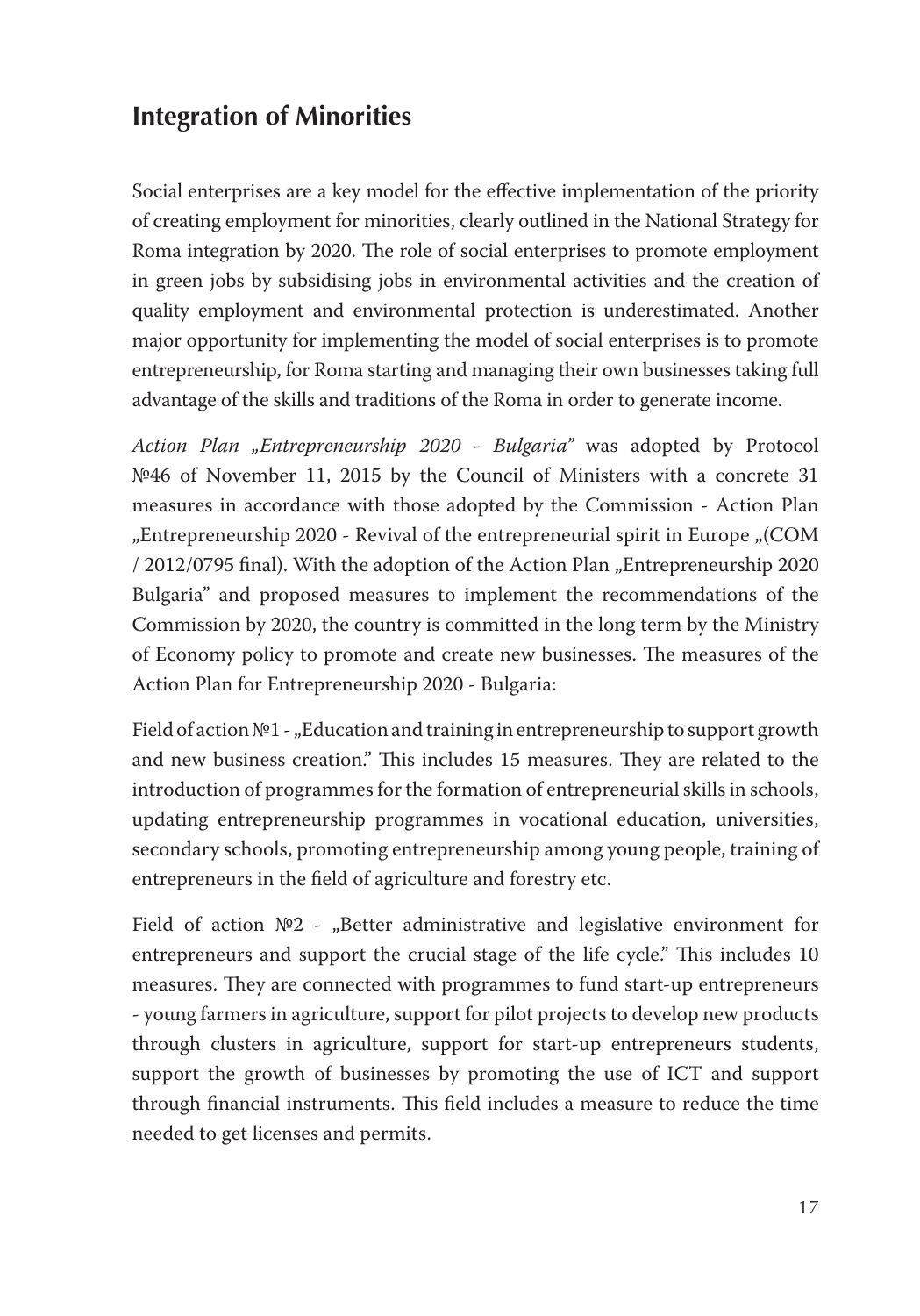Field of action №3 - "Strengthening the entrepreneurial culture in Europe for the growth of a new generation of entrepreneurs." This includes 6 measures. They are related to encouraging and promoting entrepreneurship in Bulgaria, developing a strategy to promote women's entrepreneurship, supporting a network of women entrepreneurs, support for the employment of people who care for children and other dependent family members, establishing a mechanism for exchange of experience and skills of older entrepreneurs to new entrepreneurs and promoting entrepreneurship for unemployed young people under 29 years.

### **Conclusions**

Social entrepreneurship is one of the most innovative ways for persons from vulnerable groups to achieve a better quality of life, independence and inclusion in society. There is a clear need for key legislative changes to be taken in Bulgaria in order set measures in strategic and political national documents to become real mechanisms to support social entrepreneurship in Bulgaria, as well as the successful development of social enterprises, which also requires the creation of sustainable partnerships between business, NGOs and the public sector partnerships in which each of these actors recognises its role in achieving socially important objectives and is willing to invest resources in this.

The national policy for the development of social economy and social enterprises stands aloof from the common efforts to achieve the objectives of the Strategy for National Security of Republic of Bulgaria<sup>26</sup>. Although the Strategy for National Security has been prepared as a strategic document with "anticipatory vision for future changes in legislation and the practice of state authorities and vision for the integration of sectoral policies", the still relevant sectoral policies are not clearly and consistently bound by it. This prevents the creation of a favourable legal and financial environment for the development of social security as a part of the national security system in Bulgaria.

**26** *Strategy for National Security of Republic of Bulgaria.*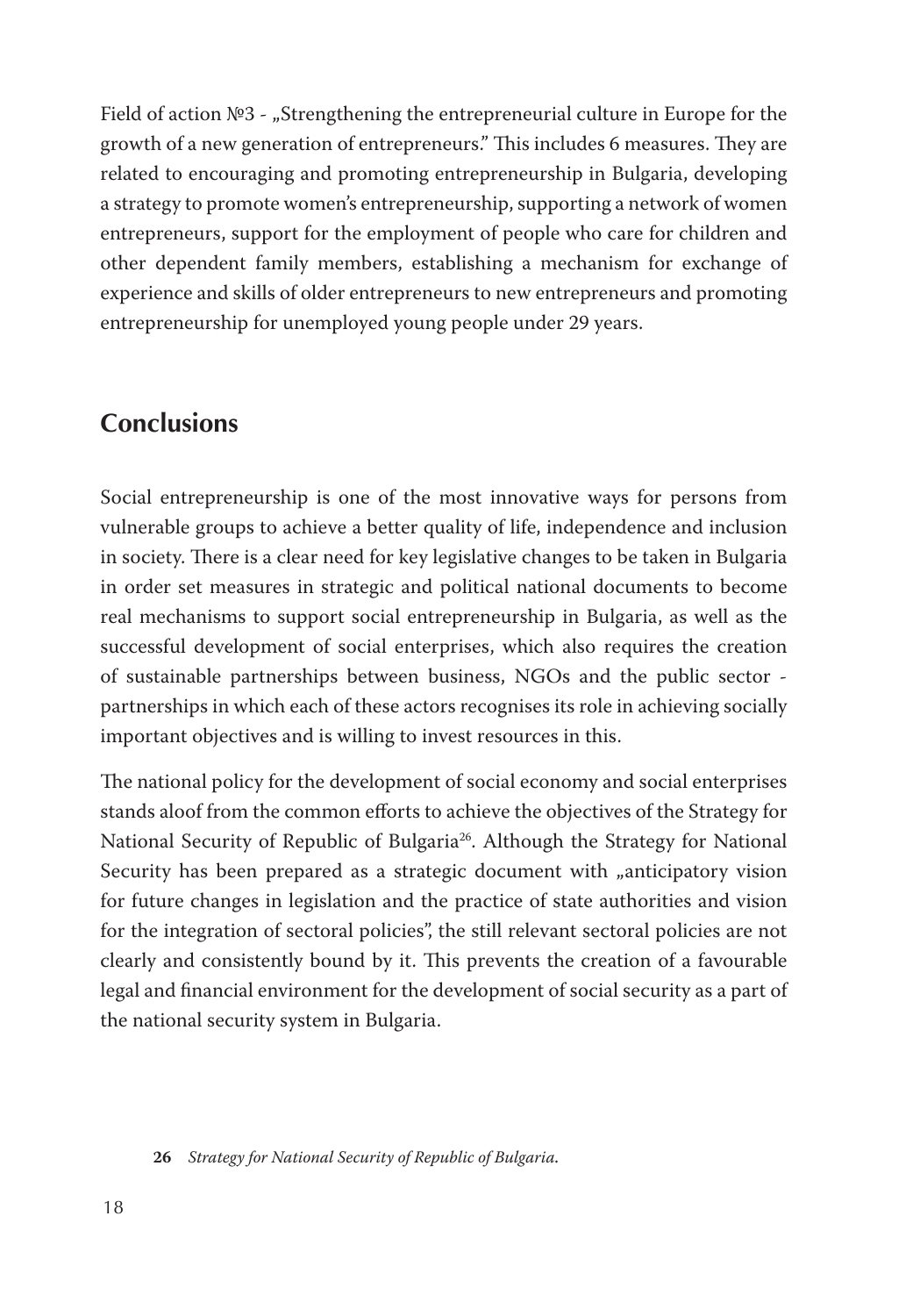### **Bibliography**

- *Action Plan "Entrepreneurship 2020 Bulgaria".*
- *Action Plan "Entrepreneurship 2020 Revival of the entrepreneurial spirit in Europe"*  (COM / 2012/0795 final).
- *Agenda for new skills and jobs*: http://ec.europa.eu/social/main.jsp?catId=1223/.
- *Employment Strategy of the Republic of Bulgaria 2012-2020*.
- *Encouragement and Development of Social Enterprises in Bulgaria Road Map* 2015- 2020.
- *Strategy for National Security of Republic of Bulgaria*
- *Strategy*: http://ec.europa.eu/europe2020/index\_en.htm/.
- *European Employment Strategy*: http://ec.europa.eu/social/main. jsp?catId=101&langId=en/.
- *European Union Programme for Employment and Social Innovation* (EU Regulation 1296/2013 of the European Parliament).
- *Human Resources Development Operational Programme*.
- *Long-term Strategy for Employment of People with Disabilities 2011-2020*.
- *Ministry of Labour and Social Policy of the Republic of Bulgaria*: http://www.mlsp. government.bg/.
- *National Concept of Social Economy*, Sofia, 2011.
- *National Reform Program Bulgaria 2020*.
- *National Strategy for Combating Poverty and Social Exclusion 2020.*
- *National Strategy for Roma integration by 2020.*
- *National Strategy for the youth 2010-2020.*
- *National strategy to reduce poverty and promote social inclusion (2020).*
- *Platform for Social Economy Development in Bulgaria,* Sofia, 2014: http://pgf.osi.bg/data/file/ Documents/Platform%20Social%20Economy%20BG%20MERI%20EUROCITIES.pdf/.
- Brutyan M. M., Vahromeeva M. P., Vorozheykina T. M., Chernova S. S., *Problemay Sovremennoy Ekonomiki*: *monografiya* – *Research report about the status and reinforcement of social entrepreneurship in Europe*, Novosibirsk, 2016.
- *Research Report about the Status and Reinforcement of Social Entrepreneurship in Europe. National Report – Bulgaria*, Project SESBA: Social Enterprise Skills for Business Advisers, 2016, http://sesbaproject.eu/en/research/.
- *Social Enterprise and Social Entrepreneurship*, Economic and Social Council of the Republic of Bulgaria, Sofia, 2013.
- Tepavicharova M., Bencheva N., Terziev V., Stoeva T., Arabska E., *Social Entrepreneurship Encouragement in Bulgaria,* International scientific conference Contemporary challenges to the security in Europe, Proceedings, 2016.
- Terziev V., Arabska E., *Needs and Challenges of Social Entrepreneurs,* First SESBA Conference Tips, skills & tools for consulting social entrepreneurs, Agricultural